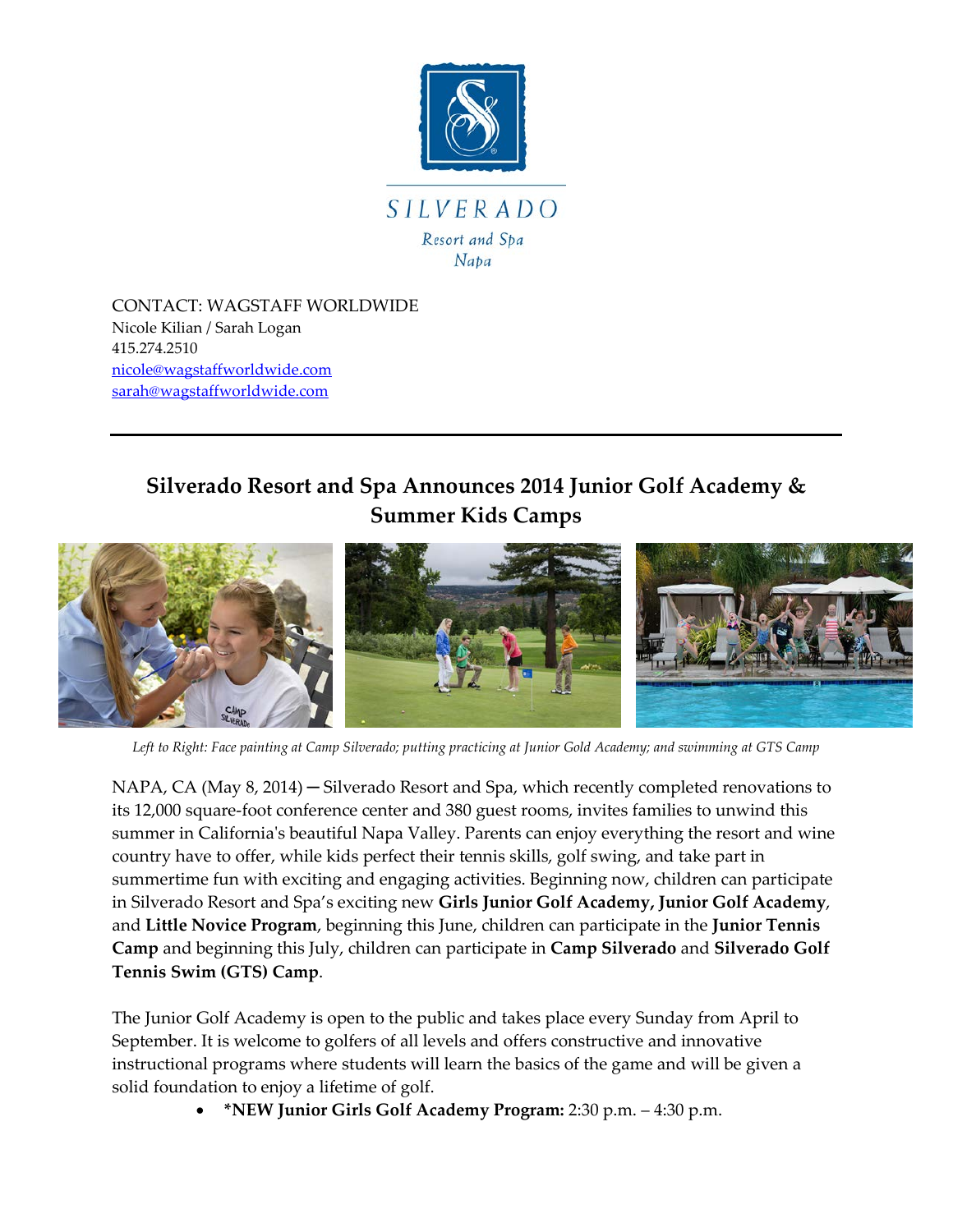- o This program is designed for ages 7-15 years.
- o Current fee per class is \$35.
- o For those who cannot commit to the two hours, there is a one-hour option from 2:30 p.m. – 3:30p.m. for \$20 per class.
- o There is a \$40 Annual Registration/Uniform Fee to enter the academy. Uniform shirt and hat provided at registration.
- **Silverado Junior Golf Academy Program:** 12:00p.m. 2:00 p.m.
	- o This program is designed for ages 7-15 years.
	- o Current fee per class is \$35.
	- o For those who cannot commit to the two hours, there is a one-hour option from 12:00 p.m. – 1:00 p.m. for \$20 per class.
	- o There is a \$40 Annual Registration/Uniform Fee to enter the academy. Uniform shirt and hat provided at registration.
- **Little Novice Program:** 4:45 p.m. 5:30 p.m.
	- o This program is designed for ages 4-6 years.
	- o Current fee per class is \$20.
	- o There is a \$20 Annual Registration Fee.

The **Junior Tennis Summer Camp** is open to the public and is held Monday, June 16, 2014 to Thursday, August 14, 2014. It offers kids a simplified and commonsense approach to teaching tennis which, over more than thirty years, has benefited millions of tennis enthusiasts worldwide.

- **Tournament Prep:** 12:00 p.m. 2:00 p.m.; available Monday Thursday
	- o This program is designed for ages 10 and up.
- **Future Stars:** 11:00 a.m. 12:00 p.m.; available Monday, Wednesday, Thursday; and 4:30 p.m. – 5:30 p.m. Monday
	- o This program is designed for ages 6-10 years.
- **Pee Wees:** 10:30 a.m. 11:00 a.m.; available Monday, Wednesday, Thursday; and 4:30 p.m. to 5:00 p.m. Monday
	- o This program is designed for ages 3-5 years.

The 2014 **Camp Silverado** program**,** held July 7, 2014 through August 2, 2014, offers kids, ages 6 to 10, a variety of supervised physical, creative activities including painting, playing lawn games, and an introduction to golf and tennis.

- **Full Day Session:** 9:00 a.m. 3:00 p.m.; available Monday Saturday
	- o Activities may include guided hikes and creek exploration, swimming, golf, tennis, relay races, games, arts and crafts, and scavenger hunts. Afternoons are filled with water fun at the Activity Pool followed by relaxation in the Camp room with popcorn and a snack
	- o Price: \$95 including lunch and snack
- **Five Day Program:** 9:00 a.m. 3:00 p.m.; available Monday Friday o Price: \$450 including t-shirt, lunch, and snacks
- **Kids Night Out:** 6:00 p.m. 10:00 p.m.; Fridays only
	- o Exciting adventures may include walkie-talkie tag, hotel scavenger hunts, theatre games, movies, and more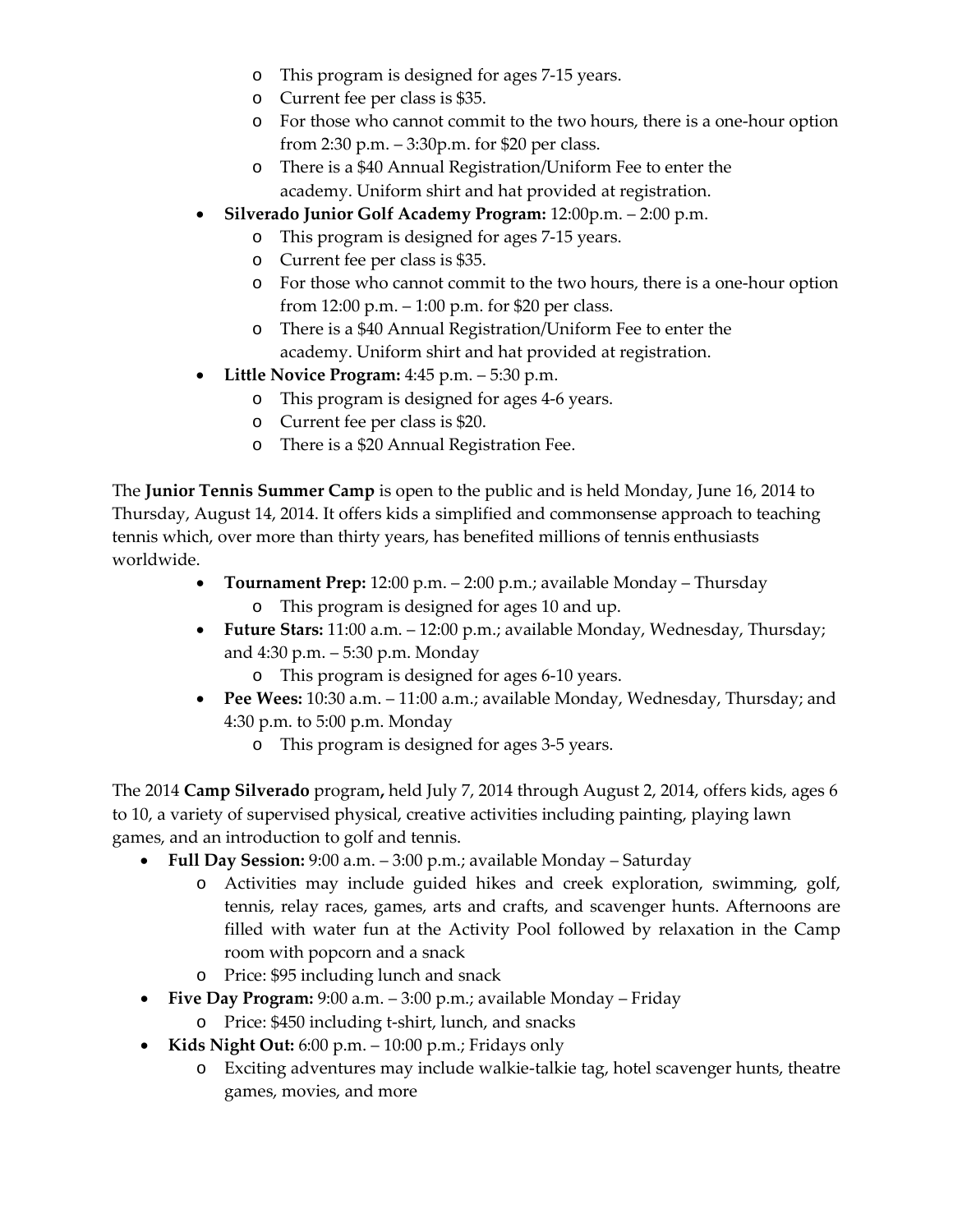o Price: \$60 including dinner and snack; Parents can enjoy and exceptional dining experience at Silverado's Grill restaurant and they will receive \$20 validation on the Kid's Night Out registration!

The 2014 **Silverado Golf Tennis Swim (GTS) Camp**, in partnership with Peter Burwash International (PBI) and Troon Golf, held July 14, 2014 through July 31, 2014, offers three weeks of classes for beginners through competitive level players, ages 11 to 16. The program takes place across the resort's expansive property and has it all – stressing fundamentals on the golf course and on the tennis courts, while allowing for supervised pool activities.

- **Four Day Program**: 9:30 a.m. 3:00 p.m.; Monday and Thursday (drop in is not available)
	- o Price: \$325, excluding lunch or golf and tennis equipment

Enrollment is open to resort guests effective May 15th. Reservations are required 24 hours in advance of first day of four day program, subject to availability and can be made by calling (1) 800-257-5424, or by visiting our Tennis or Golf Facility. Space is limited so don't delay.

## **Silverado Resort and Spa**

A California landmark for more than 140 years, Silverado Resort and Spa began its life as a private estate and was converted into a contemporary resort featuring 380 guest rooms, a 15,000-square foot conference space, two PGA championship golf courses and two signature restaurants. Now owned by World Golf Hall of Fame member and lead NBC analyst Johnny Miller, the resort recently underwent renovations to its North Course, resort rooms and event spaces. Surrounded by Napa Valley's more than 540 wineries, the resort also features a 16,000 square foot spa, 10 secluded swimming pools, 13 tennis courts and other recreational offerings. This October 8-12, 2014, the resort will host the Frys.com Open on its championship North Course. For more information on the resort or to make reservations, please visit [www.silveradoresort.com](http://www.silveradoresort.com/) or call (1) 707-257-0200 or (1) 800-532-0500.

## **Dolce Hotels and Resorts**

Dolce Hotels and Resorts, a privately held operator of 27 upscale hotels, resorts and conference hotels in North America and Europe founded in 1981, is majority-owned by Broadreach Capital Partners. The company, headquartered in Rockleigh, N.J., employs more than 4,000 worldwide. Additional information is available at [www.dolce.com.](http://www.dolce.com/)

Dolce's portfolio includes properties in New York, Connecticut, New Jersey, Massachusetts, Pennsylvania, Maryland, Georgia, Michigan, Minnesota, Colorado, California, Ontario, Texas, Nevada, Belgium, France, Spain and Germany.

As a leader in the meetings industry, Dolce hosts some 30,000 events and 4 million group clients globally every year. The company's founder pioneered the conference center concept and Complete Meeting Package, both now embraced as standards by the International Association of Conference Centers.